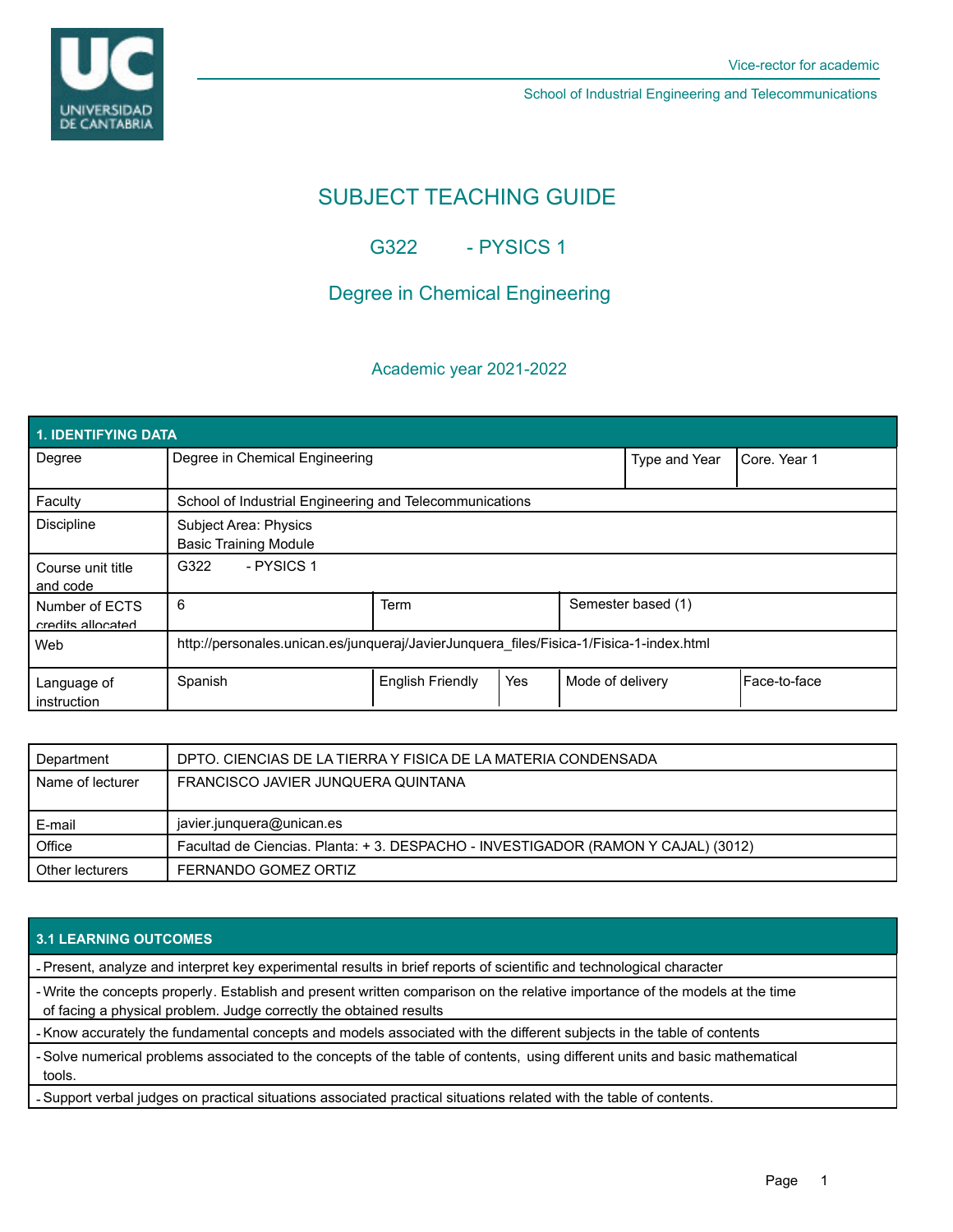

School of Industrial Engineering and Telecommunications

#### **4. OBJECTIVES**

Provide the knowledge and comprehension of the fundamental laws, concepts, and principles that rule the mechanical behavior of matter.

Identify the key points of a physical phenomena, how to analyze them from an experimental point of view taking into account the proposed mode, the mathematical tools required. Provide quantitative results that can be validated with the experiment.

Analyze and present the obtained results taking into account the accuracy of the used instruments and methods

| <b>6. COURSE ORGANIZATION</b> |                                   |  |  |  |
|-------------------------------|-----------------------------------|--|--|--|
| <b>CONTENTS</b>               |                                   |  |  |  |
| 11                            | Vectors                           |  |  |  |
| $\vert$ 2                     | Kinematics of the particle.       |  |  |  |
| 3                             | Relative movement.                |  |  |  |
| 4                             | Dynamics of the particle.         |  |  |  |
| 5                             | Work and energy.                  |  |  |  |
| 6                             | Collisions.                       |  |  |  |
| 7                             | Harmonic oscillations.            |  |  |  |
| 8                             | Dynamic of a system of particles. |  |  |  |
| 9                             | Rigid body dynamics.              |  |  |  |
| 10                            | Statics.                          |  |  |  |
| 11                            | Introduction to thermodynamics.   |  |  |  |

| <b>7. ASSESSMENT METHODS AND CRITERIA</b> |                       |             |            |        |  |  |  |  |
|-------------------------------------------|-----------------------|-------------|------------|--------|--|--|--|--|
| <b>Description</b>                        | <b>Type</b>           | Final Eval. | Reassessn  | $\%$   |  |  |  |  |
| midterm exam (week 4)                     | Written exam          | <b>No</b>   | <b>Yes</b> | 16,60  |  |  |  |  |
| midterm exam (week 8)                     | Written exam          | <b>No</b>   | <b>Yes</b> | 16,70  |  |  |  |  |
| midterm exam (week 12)                    | Written exam          | <b>No</b>   | <b>Yes</b> | 16,70  |  |  |  |  |
| final exam                                | Written exam          | Yes         | No.        | 40,00  |  |  |  |  |
| Lab work                                  | Laboratory evaluation | No.         | No.        | 10,00  |  |  |  |  |
| <b>TOTAL</b>                              |                       |             |            | 100,00 |  |  |  |  |
| <b>Observations</b>                       |                       |             |            |        |  |  |  |  |

Throughout the course, the progress of the student will be monitored during the lectures devoted to the discussion of the problems. A continuous feedback with the students will be pursued to check whether the competences have been acquired .

To evaluate the progress, we will consider the work at the lab, and the corresponding reports. Those can be written in Spanish or English. The analysis of the collected data, conclusions, presentation, spelling and orthography will be taken into account.

In case of a lockdown imposed by the sanitary alert, the different tests will be carried out using the telematic means offered by the University of Cantabria. These might include personal interviews, quizzes with multiple choices, on-line exams, or other tests of similar characteristics.

Observations for part-time students

It is mandatory to attend to all the lab works.